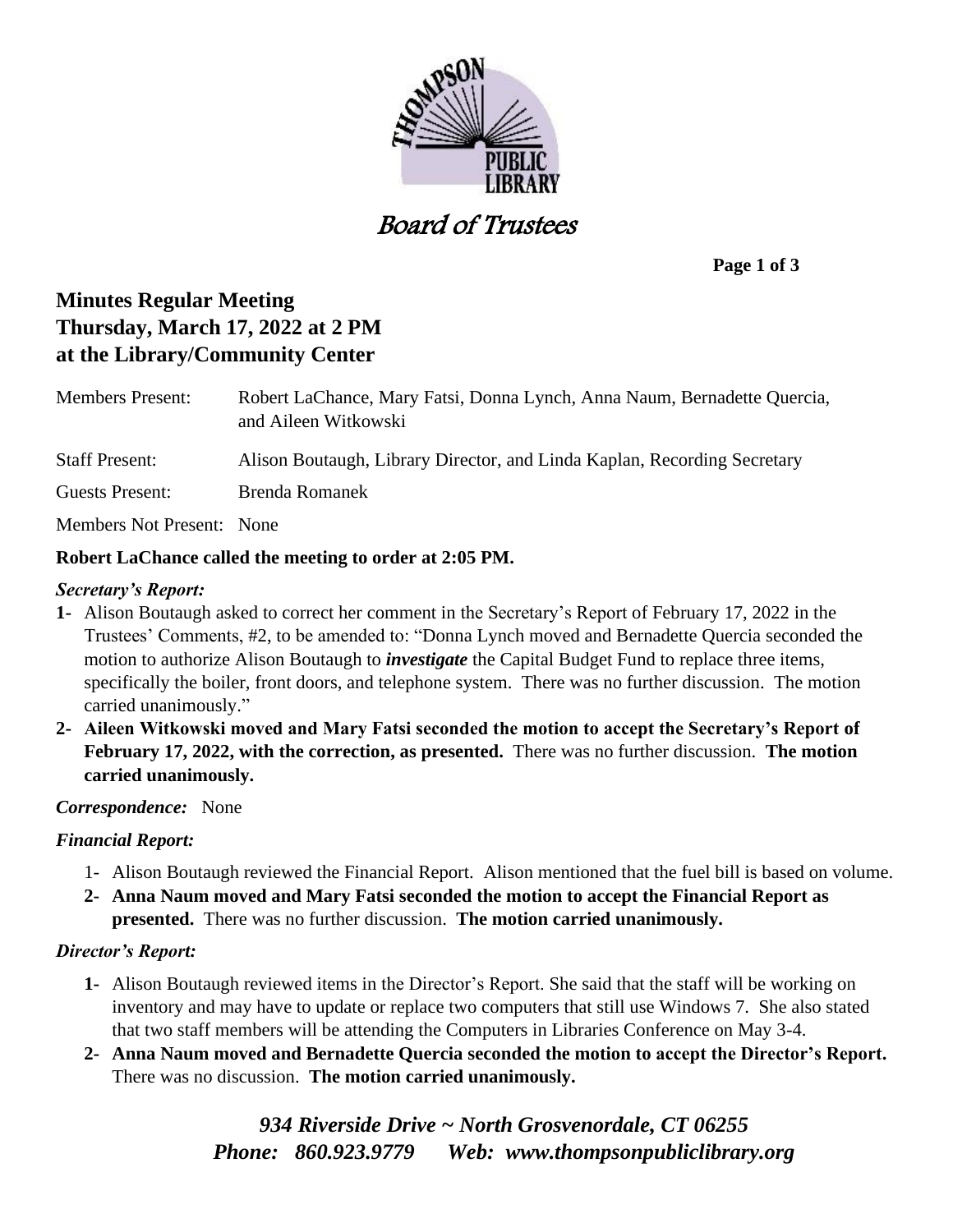## *Old Business:*

- **1-** Buildings and Grounds Updates:
	- a. Alison Boutaugh investigated projects that she was asked to look into at the last Board Meeting that need attention. The boiler, installed in 1994, needs to be replaced and would cost \$21,370. Alison said that an older quote replacing the front doors would cost.\$12,772. She mentioned that both projects would have to go out to bid.
	- b. Robert LaChance said that he believes in "maintenance first" and that the boiler project needs to be done since it is "living on borrowed time." The Board agreed to have Alison reach out to the town to start the process to replace the boiler and the front doors.
	- c. Alison Boutaugh discussed photographs from the security cameras showing a car parked on the sidewalk approximately three feet from the front glass doors. She said that it belonged to the newspaper delivery service. Alison said that she tried contacting the delivery service twice so far to complain but hasn't gotten a return call. She also said that there have been other cars and trucks that have parked on the sidewalk during the year and have broken some of the bricks along the driveway due to the weight of the vehicles.
	- d. Alison Boutaugh gave the Board photographs of various types of ballers that could be installed on the sidewalk to protect the building and stop vehicles from parking on the sidewalk. The Board asked Alison to look into the cost of installing ballers.

## *New Business:* None

## *Citizens' Comments:*

**1-** Brenda Romanek asked Alison Boutaugh to verify why the utility bills have risen. Alison explained that the town manages the utility bills. Ms. Romanek then said that she disagreed with the Board looking into installing ballers to protect the sidewalks and building. She said that purchasing ballers is a rash decision and said there are too many regulations in the town and government should not be making more, She said that the town government should not be making more rules and taking away our freedoms. She spoke for 20 minutes and ended by complementing Alison Boutaugh on keeping the library open during the pandemic and then thanked the Board for listening to her.

## *Trustees' Comments:* None

## *Executive Session:*

- **1- Aileen Witkowski moved and Anna Naum seconded the motion to go into Executive Session at 3:15 P.M. for the purpose of a reviewing a workshop for a Staff Evaluation System.** There was no discussion. **The motion carried unanimously.**
- **2-** The Board came out of Executive Session at 3:35 P.M. No further action was taken at this time.

## *Announcements:*

**1-** The next Regular Meeting will be held on Thursday, April 21, 2022 at 2 PM at the Library/Community Center.

> *934 Riverside Drive ~ North Grosvenordale, CT 06255 Phone: 860.923.9779 Web: [www.thompsonpubliclibrary.org](http://www.thompsonpubliclibrary.org/)*